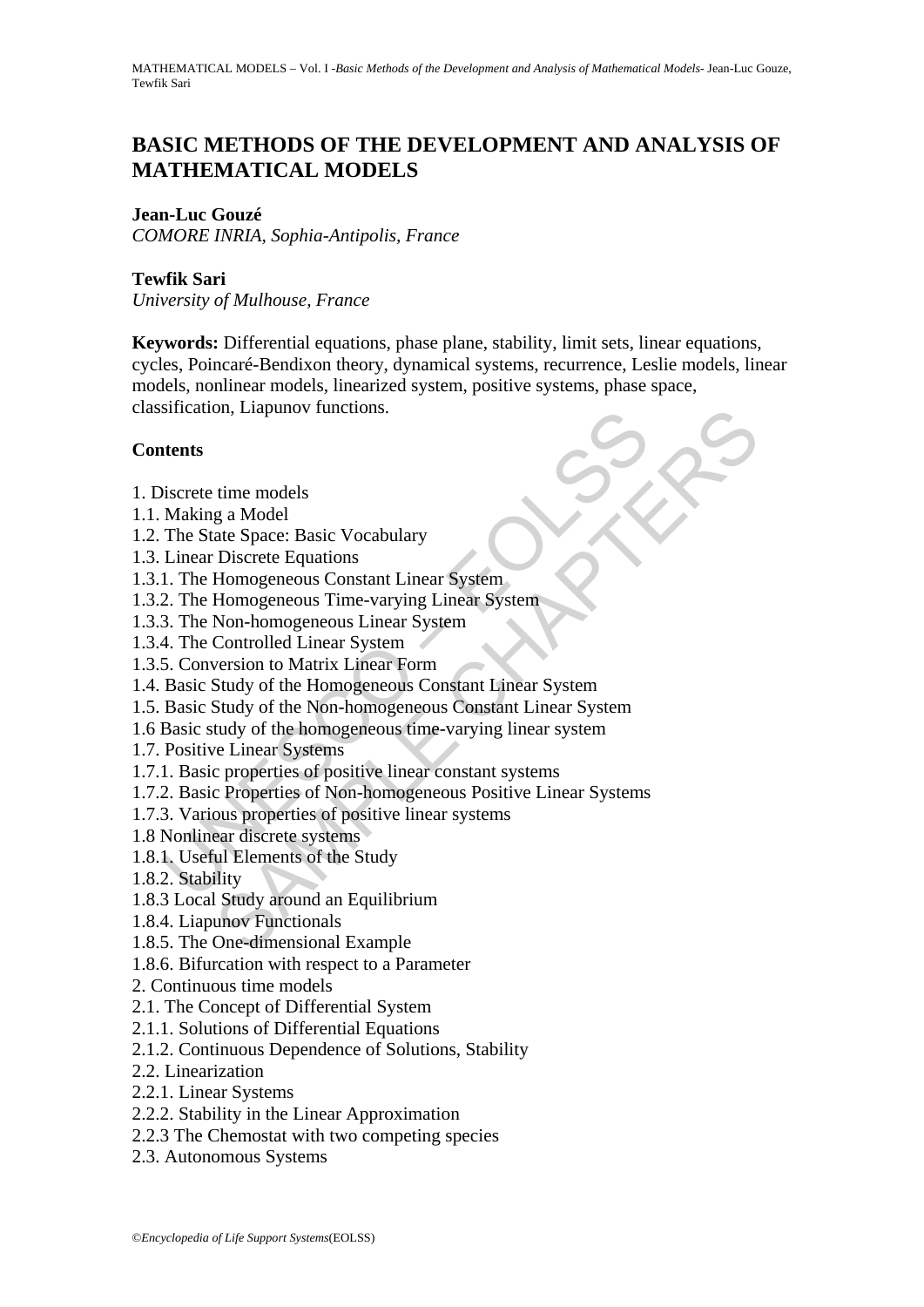2.3.1 Lotka-Volterra Equations for Predator-Prey Systems 2.3.2 Limit Sets 2.3.3. Poincaré-Bendixon theory 2.3.4. The Gause predator prey model with Holling-type interaction Glossary Bibliography Biographical Sketches

# **Summary**

We study the main classical mathematical methods for the study of discrete recurrence equations or continuous differential equations, arising in mathematical modeling.

### **1. Discrete Time Models**

We will see in this section the basic tools for the development and analysis of such mathematical models. We will restrict ourselves to a rather general framework, because more specialized models are described in the following chapters, and after. As often in mathematics, the study of linear systems will give the grounds on which the study of more complex nonlinear models is based. The exposition will be at an elementary level.

### **1.1. Making a Model**

**ultimated models**<br>will see in this section the basic tools for the development an<br>ementical models. We will restrict ourselves to a rather general fit<br>e specialized models are described in the following chapters, an<br>enem **Time Models**<br>
re in this section the basic tools for the development and analysis of<br>
re in this section the basic tools for the development and analysis of<br>
real models. We will restrict ourselves to a rather general fr The first steps of the modeling of a dynamical real system has been discussed already (see *Mathematical Models, Basic Principles of Mathematical Modeling*); without entering into details, it consists of isolating the system to be modeled from the rest of the world, and selecting inside this system some variables, called state variables, that will give a good description of the state of the system at time *k* . The time will be considered as discrete, i.e. we consider only the sequence of instants  $0, 1, \ldots, k, \ldots$ , and describe the system for these instants only.

It remains to write the equations giving the state at the instant  $(k+1)$  in function of the state  $x(k)$ . In general, the state  $x(k)$  at time k will be a vector of *n* variables  $(x_1(k), x_2(k), \ldots, x_n(k))$ , and the general system will be (if there is no input):

$$
x_1(k+1) = f_1(x_1(k), x_2(k), ..., x_n(k))
$$
  
\n
$$
\vdots \qquad \vdots \qquad \vdots
$$
  
\n
$$
x_n(k+1) = f_n(x_1(k), x_2(k), ..., x_n(k)).
$$
\n(1)

Each domain has its own methodology for building models; in general, there is some laws giving part of the dynamics; moreover, a complex model is done often of more elementary parts, describing the interactions inside some subsystems of the system, and involving a limited number of variables. These parts or subsystems are often added with some weights describing the importance of the dynamic of the subsystem in the whole dynamic. The model can be linear (cf. the example below) or not.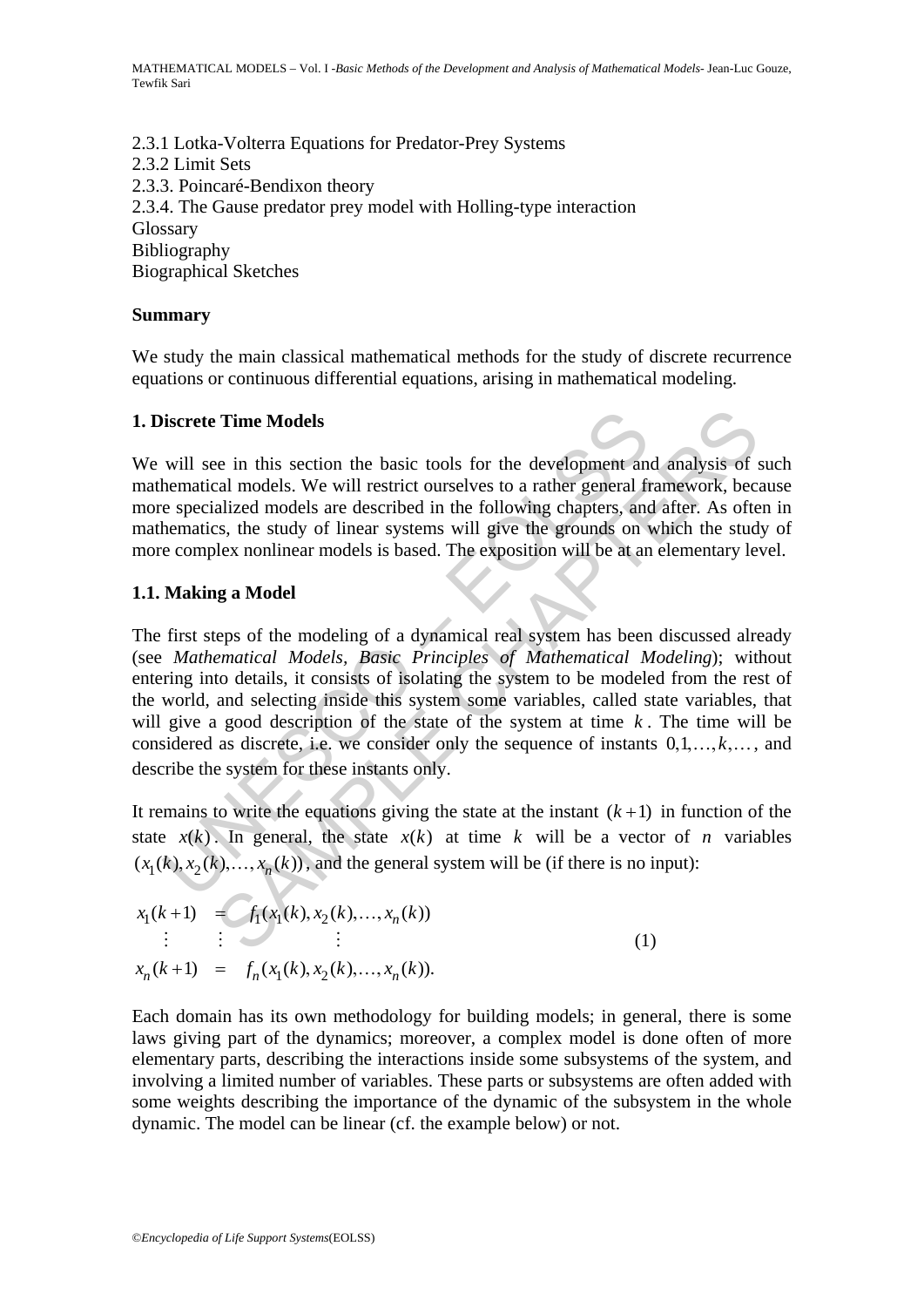The discrete model can be also the result of the discretization of some continuous model, with the goal of making it simpler or more easily implementable on a computer.

For example, a dynamical model written as an ordinary differential equation with continuous time needs to be discretized in some way to be simulated on a computer; a numerical integration method (Euler, Runge-Kutta, ...) is needed to do that in the most accurate way.

 Partial differential equations, having continuous variables in time and space, for example, need also to be discretized in time and space to be implemented on a computer.

The model obtained after discretization is often of large dimension, and the solutions should be compared to the solutions of the original continuous model: the aim being that, for, in general, a small step size for the discretization, the two kinds of solutions are very similar. We here enter the large domain of numerical analysis.

# **1.2. The State Space: Basic Vocabulary**

Consider the general system (1); it can be written in the more concise form

$$
x(k+1) = f(x(k)),\tag{2}
$$

where  $f$  is some function associating an  $n$ -vector to another. Given an initial vector condition  $x(0) = x_0$ , the solution will be some vector  $(x_1(k), x_2(k), ..., x_n(k))$  evolving with time *k* .

The usual graphical representation of this vector is the representation with respect to time : the time is on the X-axis, and the  $n$  variables on the Y-axis. The state space is another way of seeing the system, very efficient, particularly for the low dimensions.

Id be compared to the solutions of the original continuous mo,<br>
for, in general, a small step size for the discretization, the two<br>
very similar. We here enter the large domain of numerical analysis<br>
The State Space: Basi compared to the solutions of the original continuous model: the aim b<br>a general, a small step size for the discretization, the two kinds of solut<br>milar. We here enter the large domain of numerical analysis,<br>tate Space: Ba The state space for the dimension 2 (two variables  $x_1(k), x_2(k)$ ) is the representation in the plane of the point of coordinates  $x_1(k), x_2(k)$ : the time does not appear explicitly. The dynamics is clear from this Figure 1: starting from a point (initial condition  $x_0$ ), the dynamical system "jumps" to another point, and so on.

This representation enables to see (with the help of a computer) a more geometrical vision of the behavior; moreover, as will be seen in the next section, a classification is possible in this space. This space is also named the phase space.

A point that does not move is called an equilibrium; it satisfies  $x^* = f(x^*)$ ; a sequence of points jumping from one to the next (given by the equation of the system) is a solution. The initial point  $x_0$  at time  $t = 0$  is called the initial condition.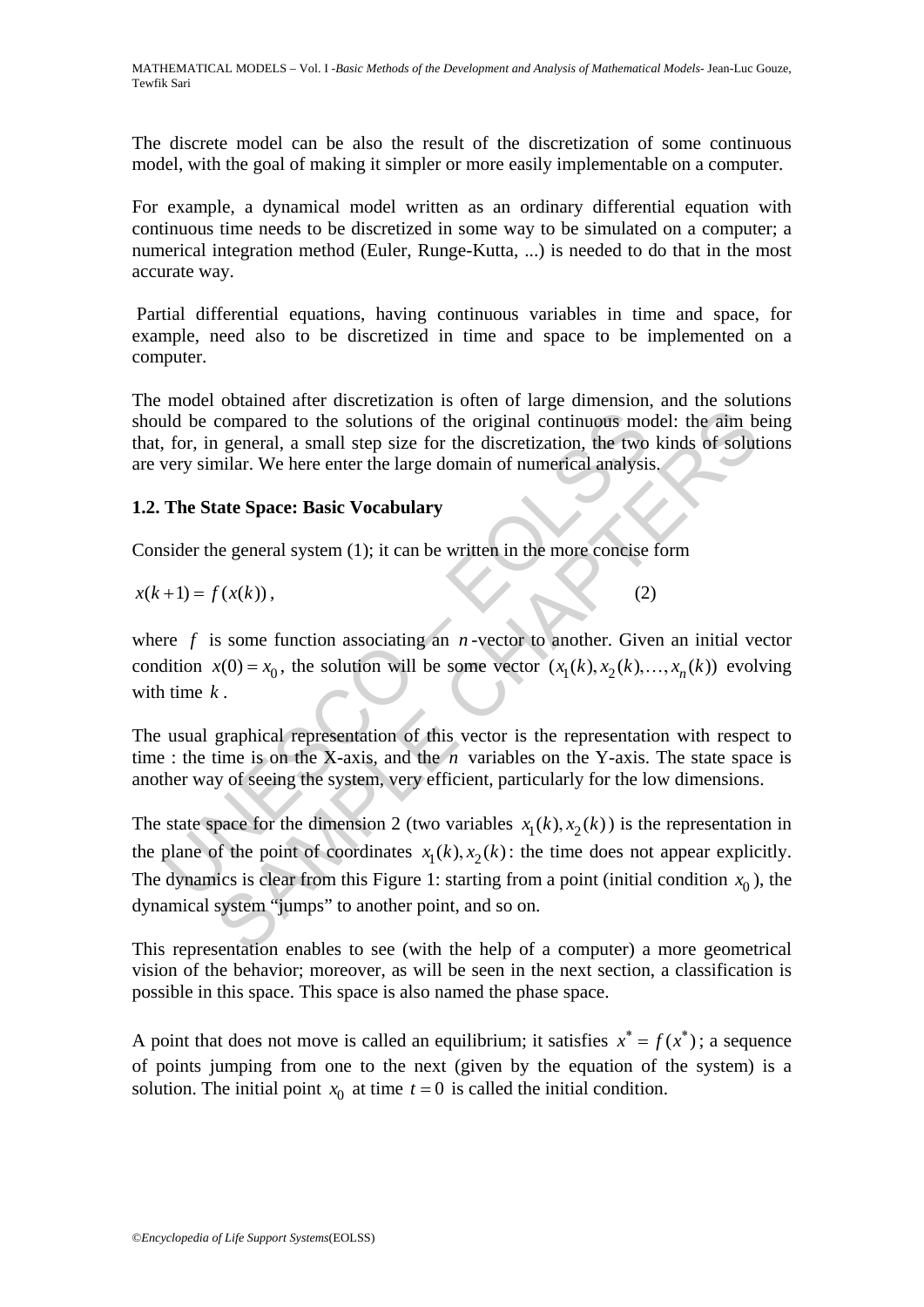

Figure 1. Time (left) and phase (right) representation in dimension two

A point that does not move is called an equilibrium; it satisfies  $x^* = f(x^*)$ ; a sequence of points jumping from one to the next (given by the equation of the system) is a solution. The initial point  $x_0$  at time  $t = 0$  is called the initial condition.

**Example 1.** The (left) and phase (right) representation in dimending that does not move is called an equilibrium; it satisfies  $x^*$  = obints jumping from one to the next (given by the equation of tion. The initial point 1 2 TIME<br>
gure 1. Time (left) and phase (right) representation in dimension two<br>
at does not move is called an equilibrium; it satisfies  $x^* = f(x^*)$ ; a seque<br>
umping from one to the next (given by the equation of the syste In some cases, the system can be submitted to the action of external variables, that do not belong to the state variables: it could be, for example, the external temperature that will change the survival and reproduction rates in the Leslie models; these external variables are called inputs in the language of control theory (see *Basic Principles of Mathematical Modeling*). If there is some input  $u(k)$  depending on the time k, the new system is  $x(k+1) = f(x(k), u(k))$ .

# **1.3. Linear Discrete Equations**

Let us consider the simple example of the geometric growth (see *Classification of models*). The model is

 $x(k+1) = ax(k)$ .

In particular, we wish to know if the population will decline or increase, and how it behaves for large times. This formalism and study is in fact at the basis of all the models we will write in the following. The model describes how the variables determining the state of the system at time  $k$  will evolve at next time  $(k+1)$ . The initial condition gives the value of the state variables at time 0 . We wish to study the behavior of a solution starting from the initial condition, and describe it for any time.

For the above example, the answer is simple, because the solution is  $x(k) = a^k x(0)$ and therefore:

- if  $a > 1$ , then the solution grows without limits (if  $x(0)$  is not zero)
- if  $a = 1$ , then the state stays always at the initial value  $x(0)$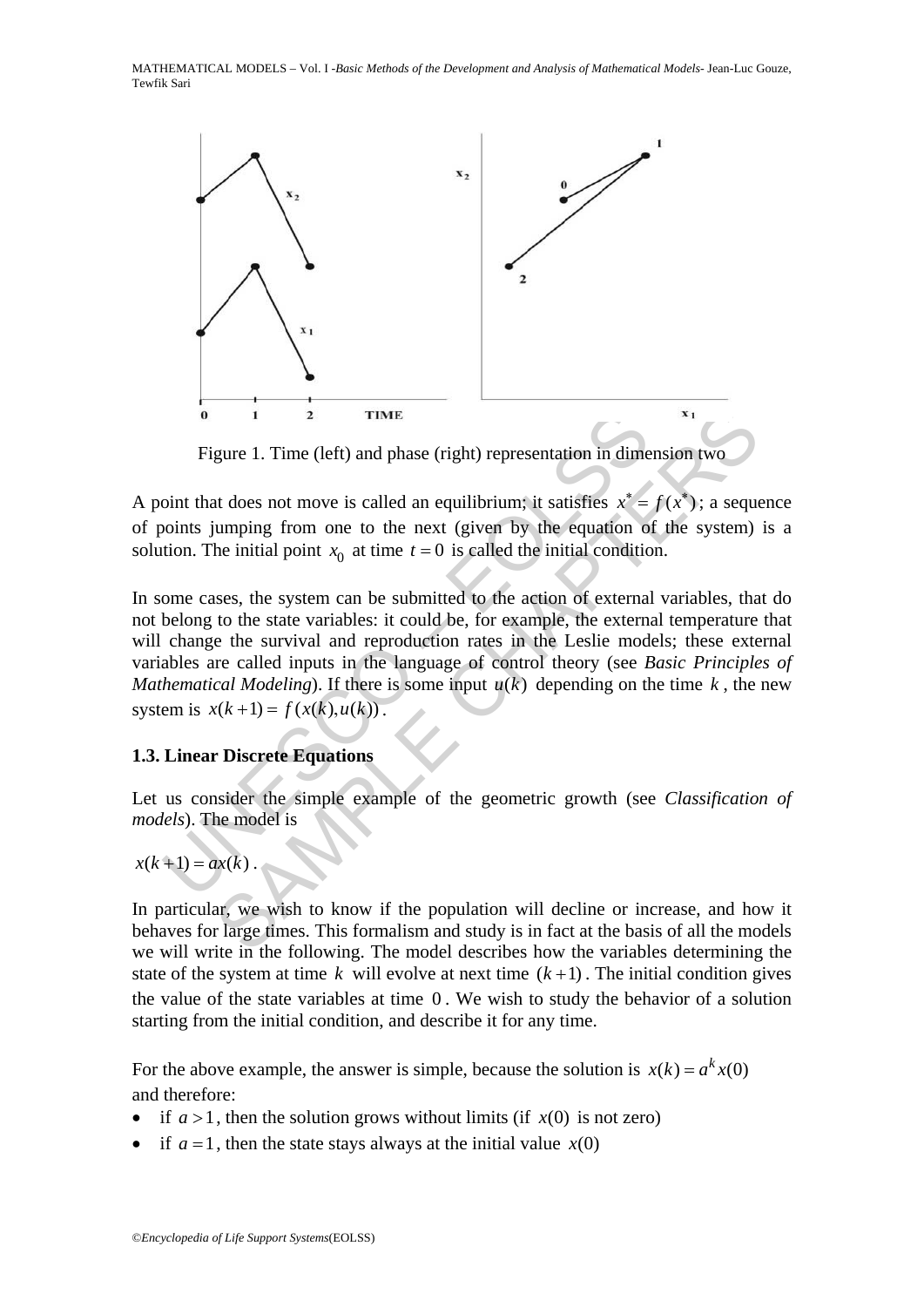if  $a < 1$ , then the solution goes to zero: the population goes to extinction.

Even in this very simple discussion, we have used our knowledge of the physical meaning of the parameter *a* : we know that *a* is positive because it represents a number of cells.

Now we can consider the more general case (several variables) of a linear discrete system, also called difference equations. It plays a prominent role in the study of mathematical dynamic discrete models (similarly to its continuous analog: the linear differential equation).

The system is supposed to be described by *n* state variables  $x_1(k), x_2(k), ..., x_n(k)$  at instant  $k$ . We first list the variations around linear models. The simplest case is the case of a linear square constant matrix *A* with *n* rows and *n* columns.

# **1.3.1. The Homogeneous Constant Linear System**

A homogeneous constant linear system is described by  $x(k+1) = Ax(k)$ The matrix *A* is given by

$$
A = \begin{pmatrix} a_{11} & a_{12} & a_{13} & \dots & a_{1n} \\ a_{21} & a_{22} & a_{23} & \dots & a_{2n} \\ \vdots & \vdots & \vdots & \vdots & \vdots \\ a_{n1} & a_{n2} & a_{n3} & \dots & a_{nn} \end{pmatrix}.
$$

ant *k*. We first list the variations around inear models. The simple linear square constant matrix *A* with *n* rows and *n* columns,<br>
1. The Homogeneous Constant Linear System<br>
omogeneous constant linear system is descr We first list the variations around linear models. The simplest case is the square constant matrix A with *n* rows and *n* columns.<br> **Homogeneous Constant Linear System**<br>
neous constant linear system is described by  $x(k+1$ To define a solution, we must give us an initial condition  $x(0) = x_0$ . As an example, consider the Leslie model (see *Classification of Models*):

$$
x(k+1) = Ax(k)
$$

with

$$
A = \begin{pmatrix} 0 & F_2 & F_3 \\ P_1 & 0 & 0 \\ 0 & P_2 & 0 \end{pmatrix}.
$$

### **1.3.2. The Homogeneous Time-varying Linear System**

A homogeneous time-varying linear system is described by

$$
x(k+1) = A(k)x(k).
$$

The matrix  $A(k)$  depends on the time  $k$ . Of course, it is a generalization of the above constant case.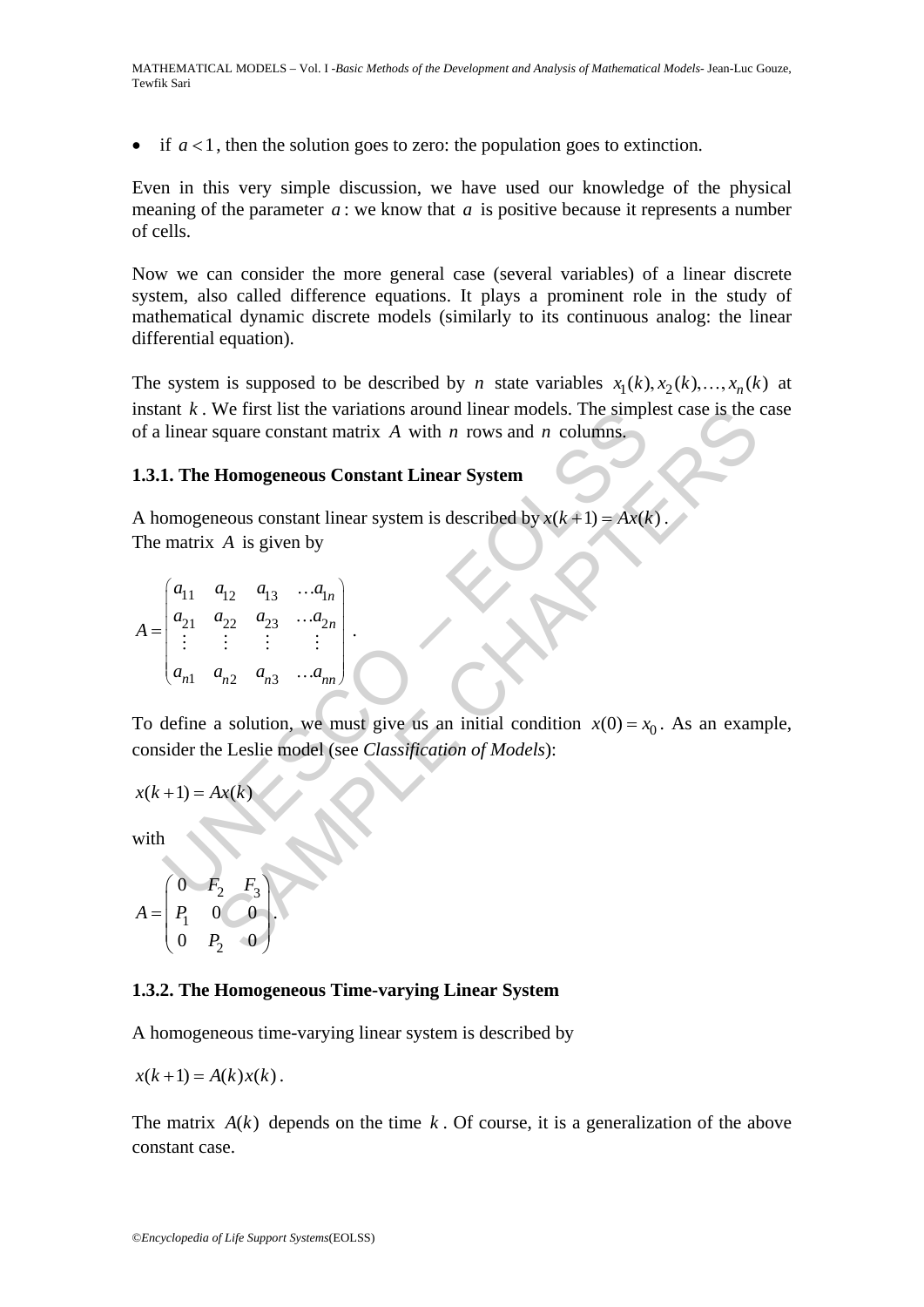As an example, let us imagine that the parameter of survival and reproduction and the Leslie model vary with the time (let us say the year) because of the variation of climate.

# **1.3.3. The Non-homogeneous Linear System**

A non-homogeneous linear system is described by

 $x(k+1) = A(k)x(k) + b(k)$ ,

where  $b(k)$  is some forcing vector of dimension *n* depending (possibly) on time. As an example, in the Leslie model, the vector

$$
b = \begin{pmatrix} 0 \\ b_2 \\ 0 \end{pmatrix}
$$

could represent the immigration of individuals coming from outside in the second age class.

# **1.3.4. The Controlled Linear System**

 $\begin{pmatrix} 0 \\ b_2 \\ 0 \end{pmatrix}$ <br>
d represent the immigration of individuals coming from outside<br>
s.<br> **4. The Controlled Linear System**<br>
he above, the vector  $b(k)$  can be seen as an input, and can b<br>
licit the connection between t Sent the immigration of individuals coming from outside in the second<br>
Controlled Linear System<br>
we, the vector  $b(k)$  can be seen as an input, and can be written to n<br>
connection between the actual inputs of the system  $u$ In the above, the vector  $b(k)$  can be seen as an input, and can be written to make explicit the connection between the actual inputs of the system  $u(k)$  of dimension  $m$ , and the evolution equation. Thus we define a matrix  $B(k)$  of *n* lines and *m* columns, and write:

$$
x(k+1) = A(k)x(k) + B(k)u(k).
$$

This system is now relevant for Control Theory (see *Basic Principles of Mathematical Modeling, Controllability, Observability, Sensitivity and Stability of mathematical models*); we may also add outputs, describing the available measurements:

$$
y(k) = C(k)x(k).
$$

# **1.3.5. Conversion to Matrix Linear Form**

The model can sometimes be described by an equation involving the state variable at different times *k* . Let us take the example of the linear difference equation:

$$
y(k+n) + a_{n-1}y(k+n-1) + ... + a_0y(k) = u(k).
$$

The model depend on the variable *y* taken at times between *k* and  $k+n$ , *n* is a given integer.

Define the new state variable  $x(k)$  of dimension *n* by: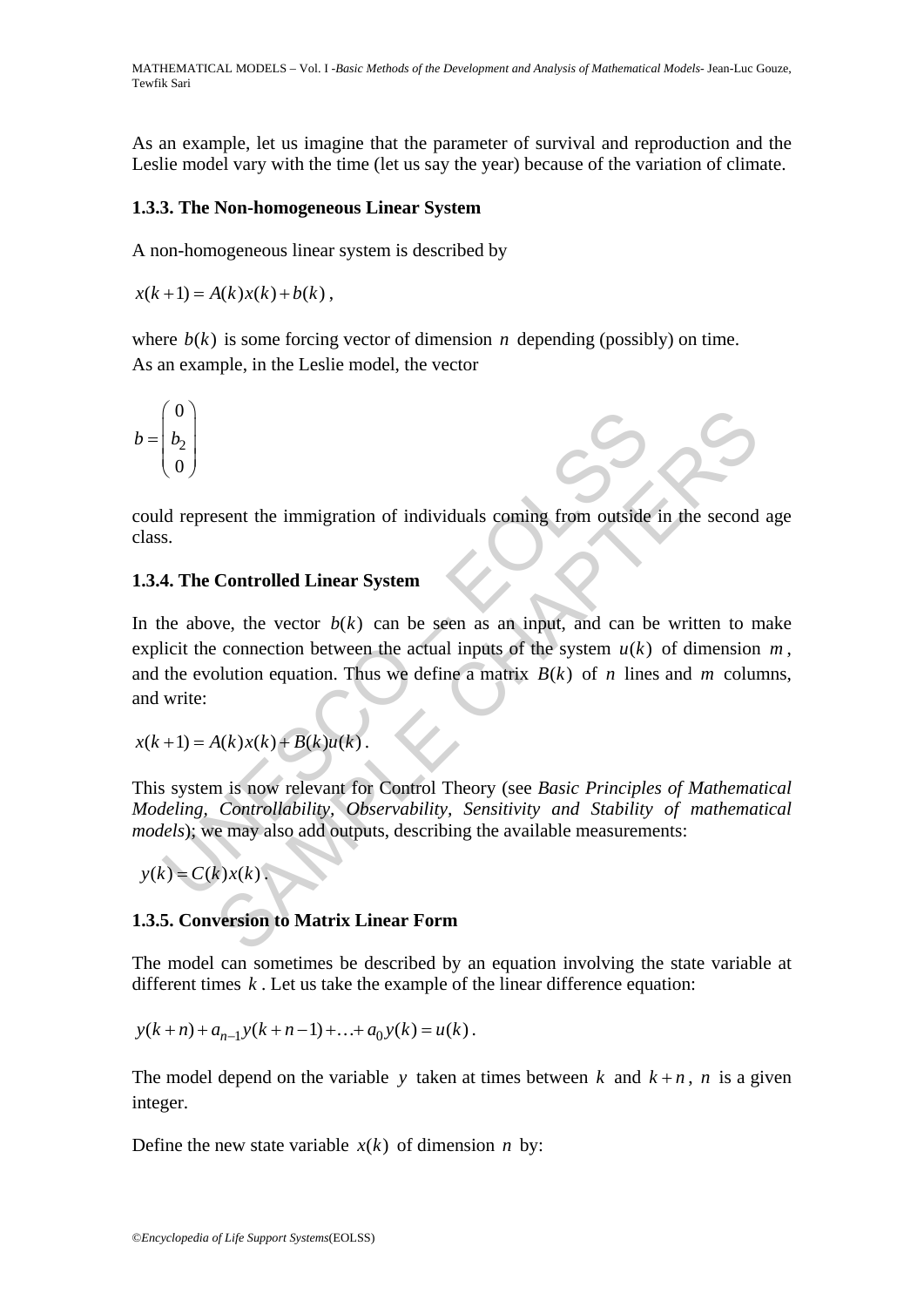$$
x_1(k) = y(k)
$$
  
\n
$$
x_2(k) = y(k+1)
$$
  
\n
$$
\vdots
$$
  
\n
$$
x_n(k) = y(k+n-1).
$$

Then the system is a linear homogeneous system

$$
x(k+1) = Ax(k) + Bu(k)
$$

with

$$
A = \begin{pmatrix} 0 & 1 & 0 & \dots 0 \\ 0 & 0 & 1 & \dots 0 \\ \vdots & \vdots & \vdots & \vdots \\ 0 & 0 & 0 & \dots 1 \\ -a_0 & -a_1 & -a_2 & \dots -a_{n-1} \end{pmatrix} B = \begin{pmatrix} 0 \\ 0 \\ \vdots \\ 0 \\ 1 \end{pmatrix}.
$$
  
**1.4. Basic Study of the Homogeneous Constant Linear System**  
This case is the simplest one, but also the most important as a bas  
dynamical systems, either linear or nonlinear (the linear system  
linearization of the nonlinear one, see below).  
The considered system is  
 $x(k+1) = Ax(k)$   
with an initial condition  $x(0) = x_0$ . The explicit solution is easily written  
 $x(k) = A^k x_0$ .

### **1.4. Basic Study of the Homogeneous Constant Linear System**

 $\begin{pmatrix} 1 & 0 & ...0 \\ 0 & 1 & ...0 \\ \vdots & \vdots & \vdots \\ 0 & 0 & ...1 \\ -a_1 & -a_2 & ...-a_{n-1} \end{pmatrix} B = \begin{pmatrix} 0 \\ 0 \\ \vdots \\ 0 \\ 1 \end{pmatrix}$ <br> **Study of the Homogeneous Constant Linear System**<br>
is the simplest one, but also the most important as a basis for the This case is the simplest one, but also the most important as a basis for the study of dynamical systems, either linear or nonlinear (the linear system being obtained by linearization of the nonlinear one, see below).

The considered system is

$$
x(k+1) = Ax(k)
$$

with an initial condition  $x(0) = x_0$ . The explicit solution is easily written as:

$$
x(k) = A^k x_0.
$$

We suppose that the matrix  $A-I$  is bijective for simplicity, then the origin is the only equilibrium, because the equation  $x = Ax$  only has one solution.

The following theorems give the basic behaviors of such systems: they are based on the notions of eigenvalue and eigenvectors.

**Theorem 1** *Case 1 (asymptotic stability): if all the eigenvalues of the matrix A are strictly less than 1 in modulus, then the solution goes to zero.* 

*Case 2 (instability): if one eigenvalue of the matrix is greater that one (in modulus), then the solution is not bounded for almost any initial condition.* 

It is possible also to classify the behavior in the phase space (the space of the state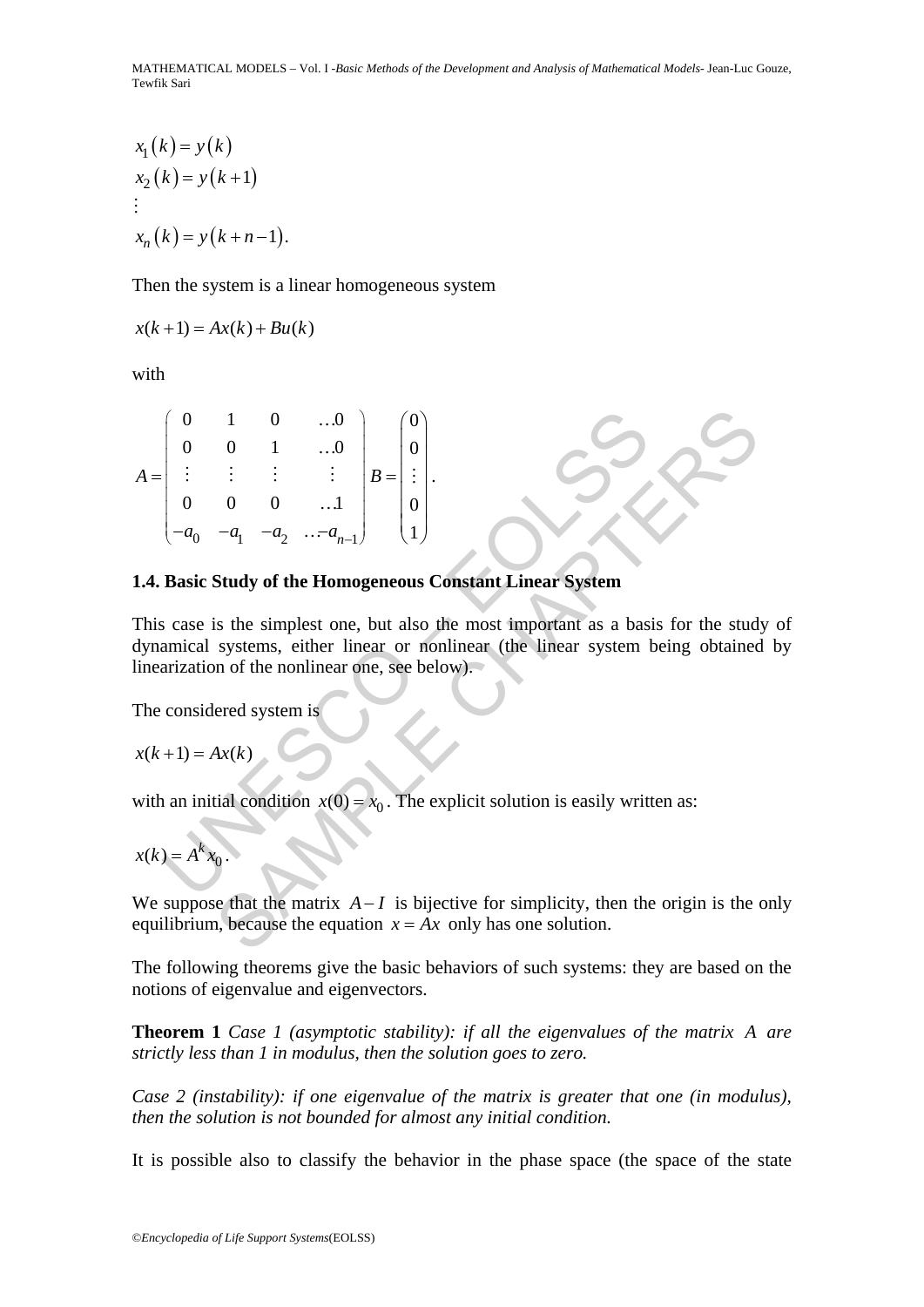variables) into some cases giving a good and intuitive view of the situation. In the case of two variables, we obtain (we have concentrated on generic cases for simplicity):

**Proposition 1** *Classification of behavior in the plane:* 

- *stable node: if the two eigenvalues are real of modulus lower than one, the solution converge toward the origin with two principal directions (the two eigenvectors).*
- *stable focus: if the two eigenvalues are complex and conjugated with a real part lower than one, the solution converges along a kind of spiral towards the origin.*
- *unstable node: if the two eigenvalues are real and of modulus greater than one, the solution becomes unbounded with two principal directions (the two eigenvectors).*
- *stable focus: if the two eigenvalues are complex and conjugated with a real part greater than one, the solution converges along a kind of spiral towards the origin.*
- gradule : if one eigenvalue is real and greater than one in modification<br>staddle : if one eigenvalue is real and greater than one in modifical<br>and lower than one in modulus, then the phase space is<br>direction, and one repu *Final one, ine Solution converges along a kind of spatial ordering*  $\therefore$  *if one eigenvalue is real and greater than one in modulus, and the od lower than one in modulus, then the phase space has one attraction, and one* • *saddle : if one eigenvalue is real and greater than one in modulus, and the other real and lower than one in modulus, then the phase space has one attractive direction, and one repulsive, along two lines (the two eigenvectors).*

There exist algebraic tests to study the location of the eigenvalues, and conclude concerning the stability. In dimension two, they are simple:

**Proposition 2** *The second order matrix A is asymptotically stable if*   $|trace(A)|<1+ determinant(A),$  determinant  $(A)<1$ 

# **1.5. Basic Study of the Non-homogeneous Constant Linear System**

The basic equation is:

$$
x(k+1) = Ax(k) + b
$$

where the vector  $b$  is constant also. In fact, the study of this system amounts to the study of a translated linear homogeneous system.

**Proposition 3** *Consider the unique equilibrium x* <sup>∗</sup> *such that* 

 $x^* = Ax^* + b$ 

*then the new variable*  $y = x - x^*$  *is solution of the system:* 

$$
y(k+1) = Ay(k).
$$

*This system is studied as above.*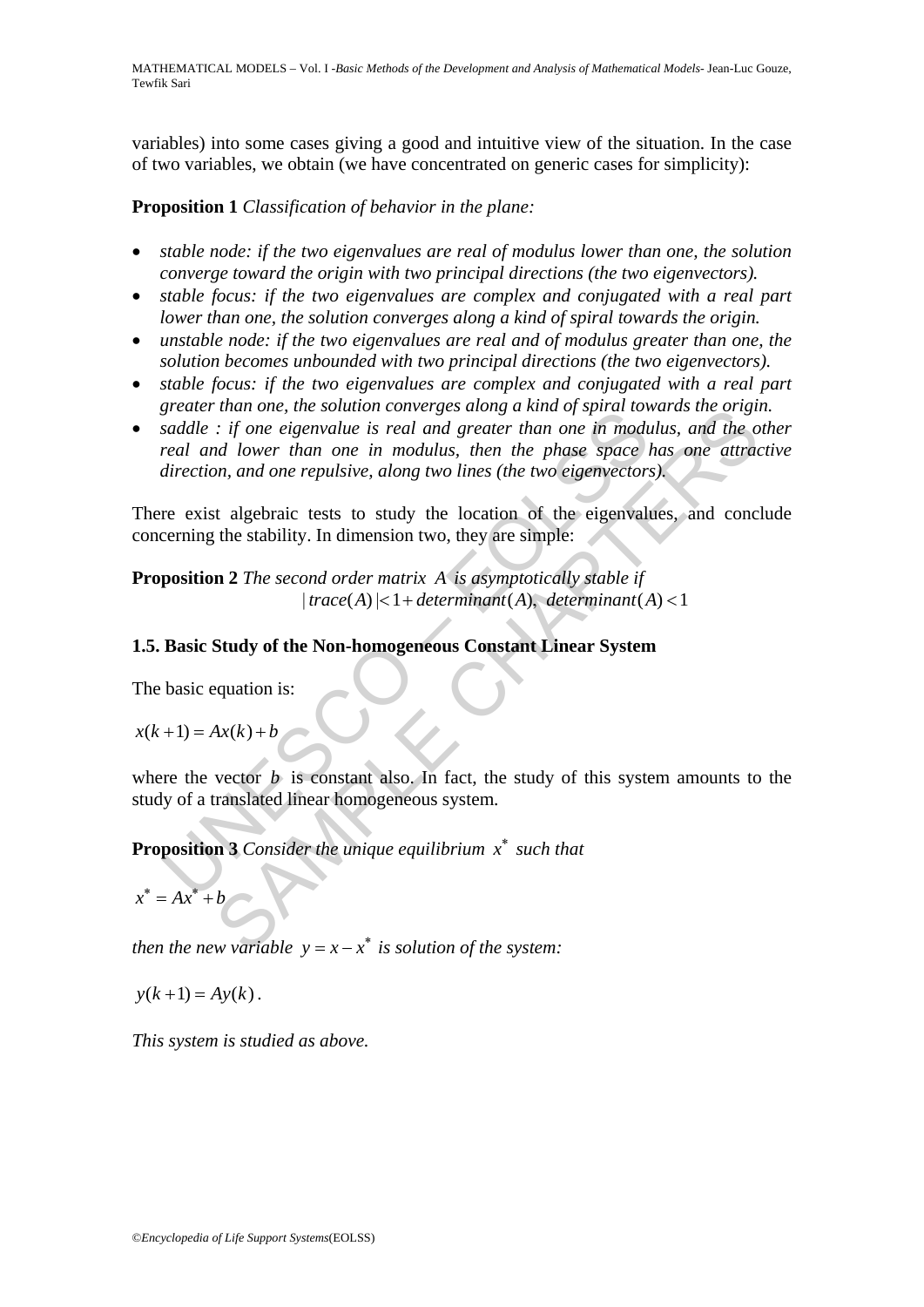- -
- -

# TO ACCESS ALL THE **31 PAGES** OF THIS CHAPTER, Visit[: http://www.eolss.net/Eolss-sampleAllChapter.aspx](https://www.eolss.net/ebooklib/sc_cart.aspx?File=E6-03B-01-02)

#### **Bibliography**

Caswell. H. (2001) *Matrix population models : construction, analysis, and interpretation.* Sinauer Assoc. [A book upon Leslie type models, for biological applications]

Elaydi. S.B. (1999) *Introduction to difference equations.* Berlin: Springer. [A tutorial introduction, with notions of control]

Farina L. and Rinaldi. S. (2000) *Positive linear systems.* Wiley 2000. [A very accessible and comprehensive book, with many applications]

Freedman H. (1980). *Deterministic Mathematical Models in Population Ecology*. 2nd ed. Edmonton: HIFR Cons. [A textbook on ecological models and their mathematical treatment]

Hirsch M. and Smale S. (1974). *Differential Equations, Dynamical Systems and Linear Algebra*. New York: Academic Press. [An excellent text book on differential equations]

di. S.B. (1999) *Introduction to difference equations*. Berlin: Springer. [A tutoms of control]<br>na L. and Rinaldi. S. (2000) *Positive linear systems*. Wiley 2000. [A<br>prehensive book, with many applications]<br>man H. (1980). (1999) *Introduction to difference equations*. Berlin: Springer. [A tutorial introduction, ntrol]<br>
(1999) *Introduction to difference equations*. Berlin: Springer. [A tutorial introduction,<br>
the be book, with many applica Hofbauer J. and Sigmund K. (1988). *The theory of Evolution and Dynamical Systems, Mathematical Aspects of Selection*, 341 pp. London Mathematical Society Student Texts: 7, Cambridge University Press [This book is an introduction to dynamical systems and its application to mathematical ecology and population genetics, including Lotka-Volterra equations and food chains]

Kaplan D. and Glass L. (1995). *Understanding Nonlinear Dynamics*. New York: Springer-Verlag. [A textbook on nonlinear differential equations based on an undergraduate course to students in the biological sciences]

D. Luenberger. (1979) *Introduction to dynamic systems*. Wiley 1979. [A classical textbook, oriented toward control, with original examples].

Smith H.L. and Waltman P. (1995). *The theory of the Chemostat, Dynamics of Microbial Competition*, 313 pp. Cambridge Studies in Mathematical Biology: 13, Cambridge University Press [This book is the most complete review on methods for analyzing the models of the chemostat, which is a basic piece of laboratory apparatus]

#### **Biographical Sketches**

**Jean-Luc Gouzé** is a Senior Research Scientist at INRIA (National French Institute for Computer Science and Control), and the head of the research team COMORE (Control and Modeling of Renewable Resources, see http://www.inria.fr/comore).

After graduating from the engineering school Ecole Centrale de Paris (Applied Mathematics Department) in 1980, he completed his doctorate from the Paris XI University in 1983, working on mathematical models in neurobiology. He joined INRIA as a research scientist in 1984. His main scientific interests are in the mathematical models in biology, biomathematics, the qualitative studies of dynamical systems, the study of positive biological systems, and the estimation and control for biological systems.

**Tewfik Sari** was born in Casablanca (Morocco) in 1955. After graduating from Oran University (Algeria) in 1976, he received the PhD degree in mathematics from Strasbourg University (France) in 1983. Since 1994 he is Professor of Mathematics at UHA (Université de Haute Alsace, Mulhouse, France). From 1983 to 1993 he taught mathematics in the universities of Sidi Bel Abbes (Algeria), Groningen